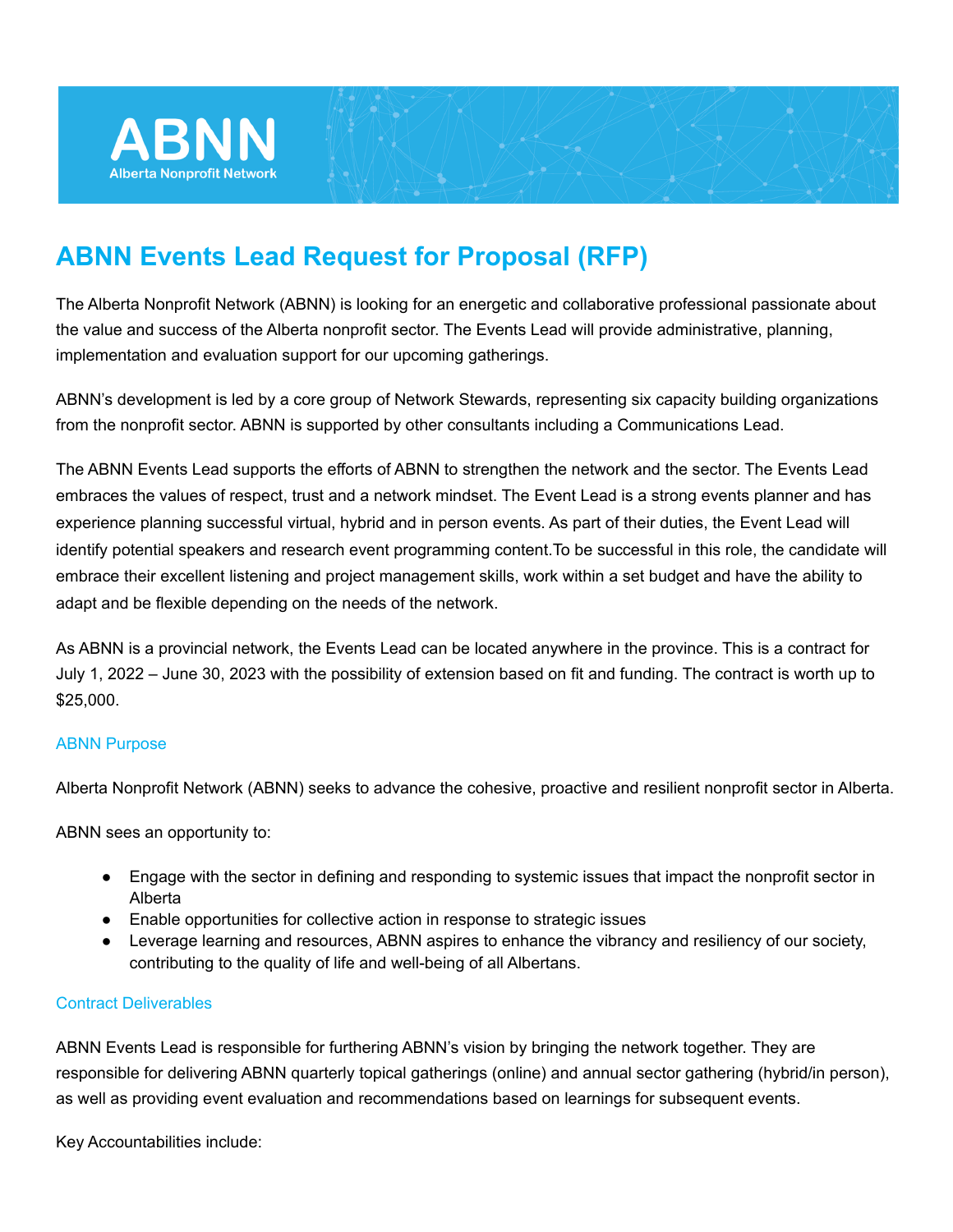- Work closely with ABNN Network Stewards to design and implement the ABNN events occurring during July 2022-June 2023 including a total of four quarterly mini-gatherings (Sept., Nov., Feb., Apr.) and one large nonprofit sector gathering (spring 2023)
- Event management and production. This work will include the creation of event designs, facilitation and production plans for events, researching topics, programming of speakers, day-of event coordination and facilitation as needed
- Work with ABNN Network Stewards to develop content and event budgets
- Accountability to work within established budgets and tracking budgets (the actual events production (AV, room rentals, marketing, etc.) will be funded by ABNN)
- Work closely with contracted storyteller supporting this work capturing the themes of the events
- Develop and implement evaluation plans to learn from each event and incorporate recommendations in subsequent events, including monthly check ins, quarterly gathering and annual sector gathering
- Support ABNN communications work to develop content to be shared in the ABNN monthly newsletter, on social media and on ABNN's website
- Ensuring consistency with ABNN's guiding principles, vision and priorities
- Prepare and distribute event materials, including handouts, Powerpoint presentations, etc. as required for the various events
- Support sponsorship and partnership opportunities related to convening and gathering activities
- Foster ABNN's brand, reputation and network culture
- Identify opportunities to grow awareness of ABNN within the sector and beyond
- Participate in ABNN meetings as required

## Required Competencies

- Experienced Event Planner
- Adaptable and Flexible
- Collaborative and Relationship-focused
- Independent and Accountable
- Experience with managing event budgets
- Facilitation experience
- Nonprofit sector experience preferred

## Request for Proposal

We request that the consultant itemize the time required for each task listed above. Please respond with a brief project plan outlining responsibilities and twelve-month timeline.

## RFP Deadline

Please send your response to Cindy Walter at: theabnn@gmail.com with the subject line: ABNN Events Lead. Your response will be reviewed by the ABNN Management Committee.

Deadline to Submit: May 31, 2022.

## ABNN Guiding Principles

*Inclusive engagement:* Actively engaging individuals and organizations to support their capacity to contribute to and benefit from ABNN. These individuals and organizations are intentionally engaged to represent diverse perspectives, experiences, and voices within the nonprofit/voluntary sector.